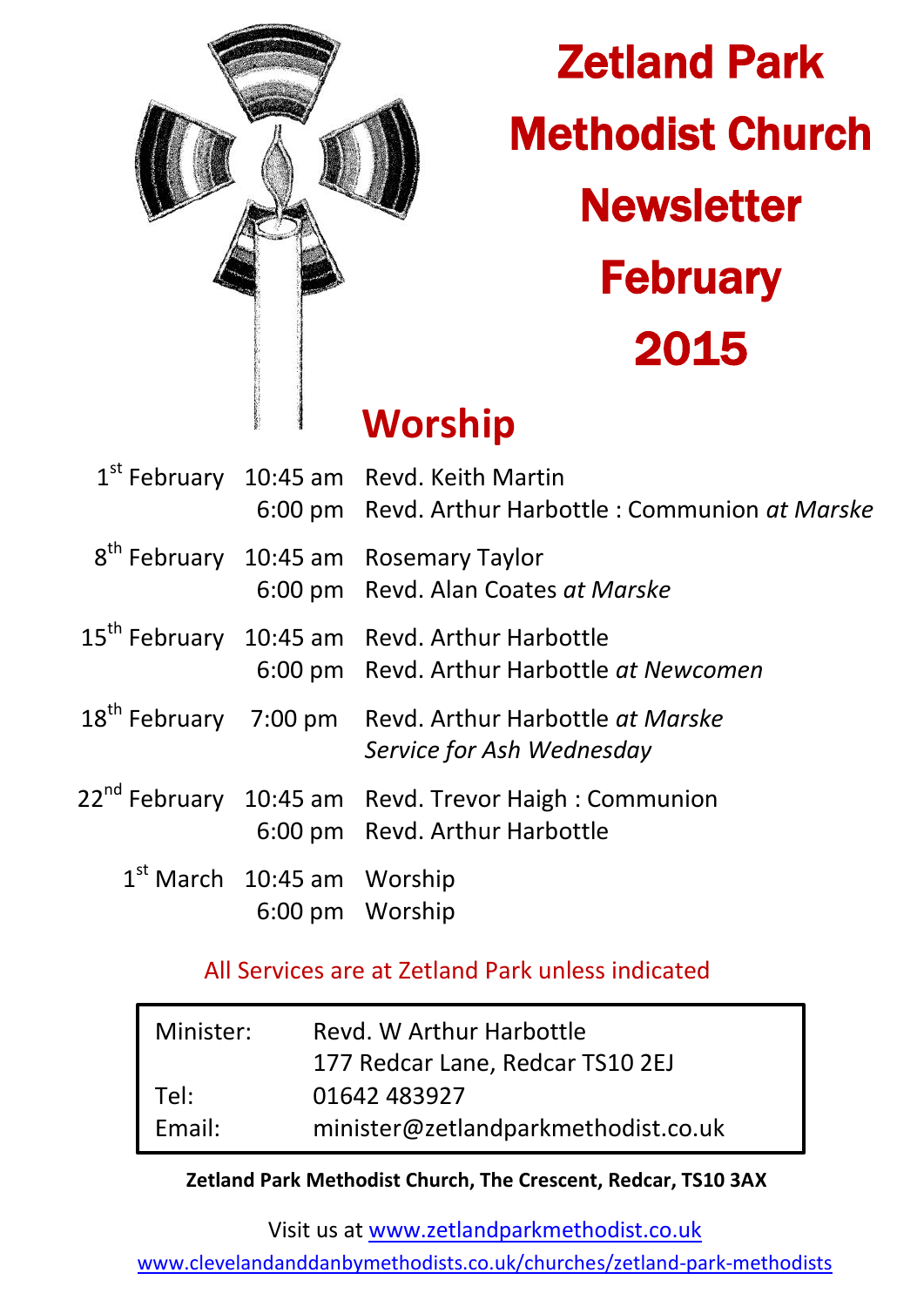Lent, which starts on 18th February, is generally perceived in a very negative way, as a season of giving things up, fasting and depriving ourselves of any pleasure. In some churches this is exacerbated by an almost morbid focus on the passion of our Lord for the better part of six weeks.

But traditionally Lent has been a season of preparation, through study, prayer and fasting, so that the believer is in a better state to celebrate Jesus as risen Lord and his victory over sin and death on Easter Sunday.

And while it is true that our Lord's own temptation in the wilderness is often the starting point for our own self-examination, let us not fall into the trap of seeing it as God's way of trying to make us miserable. Rather let us see it as the place from which we daily seek to walk in God's way, rather than our own, and follow Jesus' example and teaching. As such it should be a very positive and creative season where our faith and commitment constantly grows - like a Spiritual Spring! And if facing and resisting temptations to go our own way seems to us as difficult, let us not forget that as God sent his angels to minister to Jesus so we too are never left without the help, encouragement and support of God's angels (in human or heavenly form!) and of the Holy Spirit.

Lent should be an exciting time as we grow and prepare to acclaim Jesus again as our risen Lord, in our lives and communities.

And rather than focussing on giving something up for Lent how about doing something new or extra, daily doing something extra to help and encourage others or joining in something like Christian Aid's "Count your Blessings" so as to bring aid to those who are really in need.

May this Lent be an enriching season for you and a blessing for others through you.

**Fellowship and Teaching Day** with **Rev Dr Roger Walton**

Chair of West Yorkshire Methodist District Author of *Disciples Together: Discipleship, Formation and Small Groups*

Saturday 7th February, 9am - 1pm **Elm Ridge Methodist Church** (Darlington, DL3 8DJ)

**An opportunity for everyone in our District to grow in our understanding of discipleship and fellowship.** 

> A light buffet lunch will be provided for those who wish to stay. For catering purposes please contact Andrew on 01325 722961 or andrew.stobart@methodist.org.uk by 5pm, Thursday 5th February.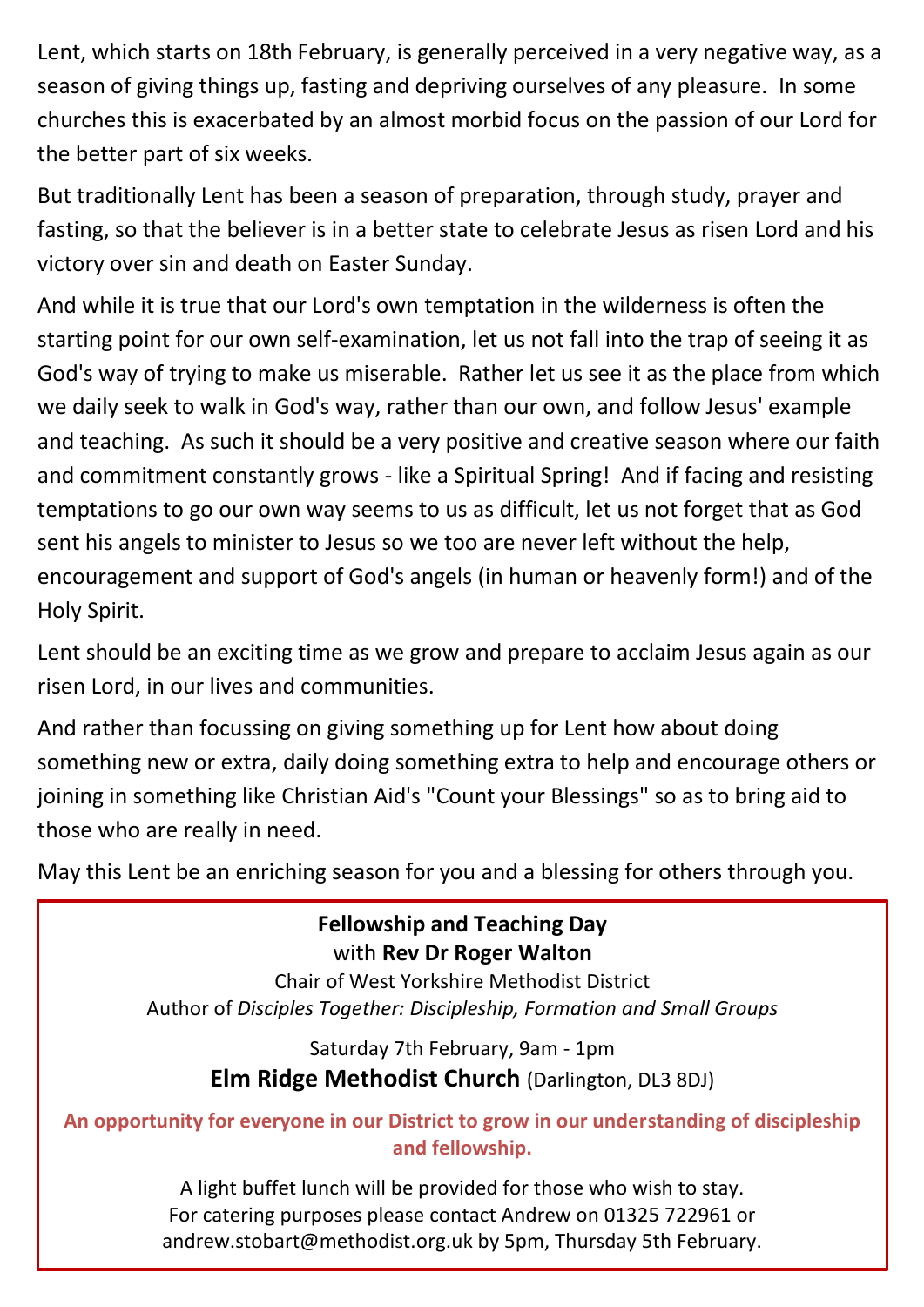### **Deepening Discipleship and Faith**

The following events are arranged by the circuit leadership team to encourage growth and development in our discipleship and are open to all.

**Unpicking the Parables on Prayer** Saturday 21<sup>st</sup> February 10am to 3pm **At Zetland Park Methodist Church**

**Walk Through the New Testament** Saturday 17<sup>th</sup> October 9:30am to 4:30pm **At Zetland Park Methodist Church**

 $\sim$  cost if the coach

## **Circuit outing to the Keswick Convention**

A coach will be leaving for the Keswick Convention on Friday July  $17<sup>th</sup>$  picking up at Guisborough, Saltburn, Marske and Redcar starting at 7 am, to arrive in time for the 11:15 session. The speaker will be John Risbridger

There will be time in Keswick after, for lunch and a wander round, leaving at 4.30 pm.

|                                                                                                | THE COST IT THE COULT        |
|------------------------------------------------------------------------------------------------|------------------------------|
| Doubt is my travelling companion                                                               | is full will be £15.         |
| Uncertainty keeps me awake at night,                                                           |                              |
| Belief flickers like a candle                                                                  | Please ring (in the          |
| Sometimes weak, sometimes bright                                                               | first instance) Ann          |
|                                                                                                | Woodhouse 01642              |
| The easy life is beckoning                                                                     | 473735 with name(s)          |
| Cushioned with comfort and routine,                                                            | and pick up point. A         |
| The harsh needs of others                                                                      | deposit of £5 non-           |
| Forgotten and unseen                                                                           | returnable will be           |
|                                                                                                | required to confirm          |
|                                                                                                | booking.                     |
| Close my eyes to the news                                                                      |                              |
| Throw away those envelopes                                                                     |                              |
| That don't just want my money but ask me to confront                                           | <b>Community Lunch Club</b>  |
| The horrors of the way                                                                         | Eats midday Tuesday          |
| The poor, the sad, the brutalised                                                              |                              |
| Live from day to day                                                                           |                              |
|                                                                                                | <b>Fellowship</b>            |
| But there it is again                                                                          | Meets 7:30pm                 |
| The voice that niggles and unnerves,                                                           | every Wednesday              |
|                                                                                                |                              |
|                                                                                                |                              |
| It says I can't ignore the fact that I should serve<br>A purpose                               | <b>Prayer and Meditation</b> |
|                                                                                                | 10:00am Friday               |
| It must be a calling of some type I know<br>That voice won't stop without an answer I suppose! | 20th February                |